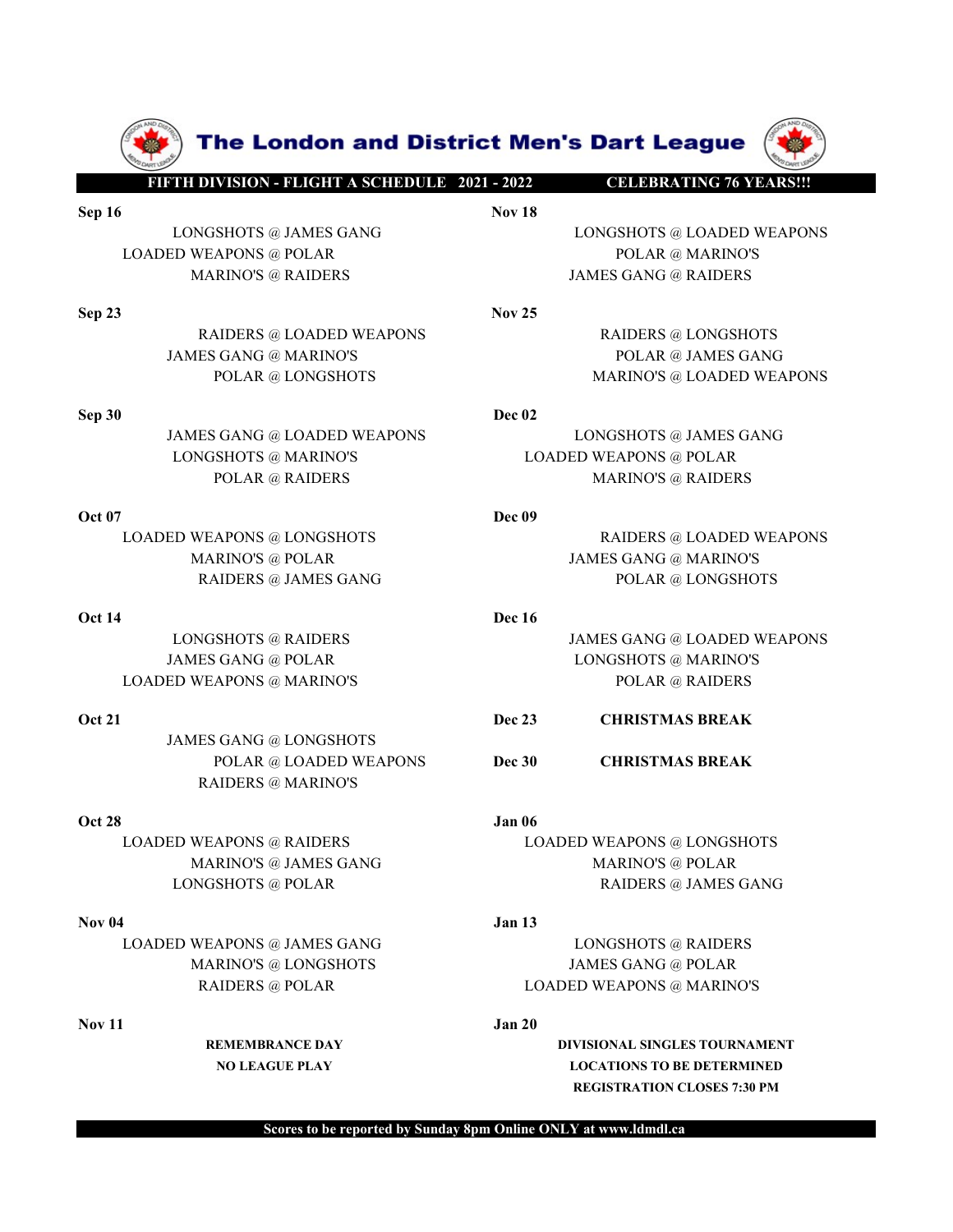

SCHEDULED TOURNAMENT CANCELLED JAMES GANG @ LONGSHOTS PLAY SCHEDULED FOR JAN 6/22 RAIDERS @ MARINO'S

LOADED WEAPONS @ POLAR MAKE-UP NIGHT FOR

# Mar 17

RAIDERS @ LOADED WEAPONS May 26 JAMES GANG @ MARINO'S **ANNUAL GENERAL MEETING** POLAR @ LONGSHOTS VICTORY LEGION

SCHEDULED TOURNAMENT CANCELLED ANNUAL BANQUET MAKE-UP NIGHT FOR **HELLENIC CENTRE - 4 PM** PLAY SCHEDULED FOR JAN 13/22 SEMI-FORMAL

**FIFTH DIVISION - FLIGHT A SCHEDULE 2021 - 2022**<br>
FIFTH DIVISION - FLIGHT A SCHEDULE 2021 - 2022<br>
Mar 31<br>
JAMES GANG @ LOADED WEAPONS<br>
POLAR @ LOADED WEAPONS<br>
RAIDERS @ MARINO'S<br>
POLAR @ RAIDERS The London and District Men's Dart League<br>
THEIHDIVISION-FEIGHT ASCHIDULE 2021-2022<br>
JAMES GANG @ LONGSHOTS<br>
POLAR @ LONGSHOTS<br>
POLAR @ MARINOS<br>
RAIDERS @ MARINOS<br>
Feb 03<br>
Feb 03<br>
And 27<br>
JAMES GANG MARINOS<br>
POLAR @ MARINO **The London and District Men's Dart League (WARRAINT)**<br> **JAMES GANG @ LONGSHOTS**<br>
JAMES GANG @ LONGSHOTS<br>
POLAR @ LOADED WEAPONS<br>
POLAR @ MARINOS<br>
POLAR @ MARINOS<br>
POLAR @ RAIDERS<br>
FOLAR @ RAIDERS<br>
FOLAR @ RAIDERS<br>
FOLAR **he London and District Men's Dart League (WARRON-FLIGHTA SCHEDULE 2021-2022**<br>
Mar 31<br>
GANG @ LONGSHOTS MARINO'S DOLAR @ LOADED WEAPONS<br>
POLAR @ LOADED WEAPONS LONGSHOTS @ MARINO'S<br>
MDONS @ RAIDERS APP<sup>07</sup><br>
MAPONS @ RAIDER **The London and District Men's Dart League<br>
DIVISION-FLIGHT ASCHEDULE 2021-2022<br>
ES GANG @ LONGSHOTS<br>
POLAR @ LOADED WEAPONS<br>
POLAR @ LOADED WEAPONS<br>
RAIDERS @ MARINO'S<br>
POLAR @ RAIDERS<br>
PEAPONS @ RAIDERS<br>
APP<sup>07</sup><br>
LOADED** 

**The London and District Men's Dart League**<br>
FITTIDIVISION-FLIGHT ASCHEDULE 2021-2022<br>
Mar<sup>31</sup><br>
JAMES GANG @ LONGSHOTS<br>
POLAR @ LOADED WEAPONS<br>
RAIDERS @ MARINOS<br>
RAIDERS @ MARINOS<br>
LOADED WEAPONS @ RAIDERS<br>
LOADED WEAPONS **LOADED WEAPONS @ LOADED WEAPONS @ LOADED WEAPONS @ LOADED WEAPONS ANDERS CANCED WEAPONS ARRIVES CANCED WEAPONS AND MARINOS ENGLANGED WEAPONS AND MARINOS CONGERED WEAPONS AND MARINOS AND MARINOS AND MARINOS AND MARINOS AND The London and District Men's Dart League**<br>
Marino Chapter (Mental Aschedule 2021–2022<br>
Marino Chapter (Mental Asched Weapons<br>
Marino's @ JAMES GANG @ LOADED WEAPONS<br>
MARINO'S @ MARINO'S<br>
MARINO'S @ RAIDERS<br>
MARINO'S @ JA **The London and District Men's Dart League**<br>
THE **DISTRIBUTE AND AND AND AND AND CONGERN AND AND CONGERN AND CONGERN AND RAIDERS**<br>
POLAR @ LOADED WEAPONS<br>
POLAR @ RAIDERS<br>
DISTRIBUTES @ MARINOS<br>
DISTRIBUTES @ MARINOS<br>
DIST **EXERCISE THE UP ANDERS ARE SERVED AND MANUS AND AREA CONGERED.**<br>
FEB 10 AMES GANG @ LONGERED WEAPONS<br>
FOLAR @ LONDED WEAPONS<br>
FOLAR @ LONDED WEAPONS<br>
FOLAR & LONDED WEAPONS<br>
FOLAR & RAIDERS<br>
MARINOS & MARINOS<br>
MARINOS & **LOADED WEAPONS @ LONGSHOTS**<br>
Material Scans of Density of the Company of the Company of the Company of the Company of the Company of the Company of the Company of the Company of the Company of the Company of the Company **The London and District Men's Dart League (W)**<br>
MARIS GANG @ LONGSHOTS MARINO<br>
MARINO'S MARINO'S MARINO'S POLAR & DARINOTS & MARINO'S<br>
POLAR & LONGSHOTS ANDERS<br>
POLAR & LONGSHOTS AND MARINO'S POLAR & MARINOS<br>
MARINO'S & **The London and District Men's Dart League (Warry Control of American Schemating 76 versus and Schemating 76 versus and American Schemating 76 versus and American Schemating 76 versus and MARINO'S<br>
ES GANG @ LOADED WEAPONS FREE SET AND THE LOAD ED MANUS (SET AND AND FAIR 2013)**<br>
JAMES GANG (ALONG SHOTS)<br>
JAMES GANG ALONG SHOTS<br>
FREE AND ENGLISHED WEAPONS<br>
TONGED WEAPONS (SECOND WEAPONS<br>
TONGED WEAPONS & RAIDERS<br>
LOADED WEAPONS & RAIDERS<br>
M FOLAR @ LOADED WEAPONS<br>
FOLAR @ LOADED WEAPONS<br>
FOLAR @ LOADED WEAPONS<br>
RAIDERS @ MARINOS<br>
FOLAR DOLSED WEAPONS<br>
MARINOS # APRIPERS<br>
MARINOS # APRIPERS<br>
MARINOS # APRIPERS<br>
MARINOS # APRIPERS<br>
MARINOS # APRIPERS<br>
MARINOS # ENGLISSION WEAPONS @ LONGEROUS<br>
POLAR @ LOADED WEAPONS<br>
POLAR @ LOADED WEAPONS @ LONGEROUS<br>
LONGSHOTS @ RAIDERS<br>
MARINO'S @ JAMES GANG<br>
LONGSHOTS @ JAMES GANG<br>
D WEAPONS @ JAMES GANG<br>
D WEAPONS @ JAMES GANG<br>
MARINO'S @ LON POLAR @ LOADED WEAPONS<br>
MERS @ MARINO'S<br>
MARINO'S @ RAIDERS<br>
MARINO'S @ JAMES GANG<br>
MARINO'S @ JAMES GANG<br>
MARINO'S @ JAMES GANG<br>
MARINO'S @ JAMES GANG<br>
MARINO'S @ JAMES GANG<br>
MARINO'S @ DOLAR<br>
MARINO'S @ DOLAR<br>
POLAR @ DO RAIDERS @ MARINOS **and the set of the set of the set of the set of the set of the set of the set of the set of the set of the set of the set of the set of the set of the set of the set of the set of the set of the set of** LOADED WEAPONS @ JAMES GANG<br>
MARINOS @ JAMES GANG<br>
MARINOS @ JAMES GANG<br>
LOADED WEAPONS @ JAMES GANG<br>
MARINOS @ LONGSHOTS<br>
MARINOS @ LONGSHOTS<br>
MARINOS @ LONGSHOTS<br>
MARINOS @ LONGSHOTS<br>
MARINOS @ LOADED WEAPONS<br>
MARINOS PO

MAKE-UP NIGHT FOR **POLAR @ LOADED WEAPONS** ENDERS @ LOADED WEAPONS<br>
RAINDO'S @ JAMES GANG<br>
RAINDO'S @ JAMES GANG<br>
RAINDO'S @ JAMES GANG<br>
ARINO'S @ LONGSHOTS<br>
MARINO'S @ LONGSHOTS<br>
MARINO'S @ LONGSHOTS<br>
IOADED WEAPONS @ MARINO'S<br>
IN TOURNAMENT CANCELLED<br>
MAKE-LY NIG ENO'S @ JAMES GANG MARINO'S @ POLAR<br>
RAIDERS @ JAMES GANG<br>
RAIDERS @ JAMES GANG<br>
RINDERS @ LONGSHOTS<br>
MARINO'S @ LONGSHOTS<br>
MARINO'S @ LONGSHOTS<br> **POLAR @ JAMES GANG MARINO'S**<br>
POLAR @ JAMES GANG MARINO'S<br>
POLAR @ JAMES CH MARINO'S @ JAMES GANG<br>
MARINO'S @ LONGSHOTS<br>
MARINO'S @ LONGSHOTS<br>
MARINO'S @ LONGSHOTS<br>
MARINO'S @ LOADED WEAPONS & MARINO'S<br>
MARINO'S MARINO'S<br>
MARINO'S & LOADED WEAPONS<br>
MARINO'S<br>
POLAR @ MARINO'S<br>
POLAR & MARINO'S<br>
POL LOADED WEAPONS (A MARINOS (A MARINOS ARAIDERS OF DONGSHOTS ARAIDERS ARAIDERS ARAIDERS ARAIDERS ARAIDERS ARAIDERS ARAIDERS ARAIDERS ARAIDERS (A MARINOS POLAR ARAINOS POLAR ARAINOS POLAR ARAINOS (A MARINOS ARAIDERS ARAIDERS

ENWISS SUBARRIVES<br>
POLAR @ IMARINOS<br>
MARINOS<br>
MARINOS<br>
MARINOS (LONGEIOTS @ DUAR<br>
MARINOS (LONGEIOTS & DUAR<br>
MARINOS & LONGEIOTS (DUAR<br>
MARINOS & LONGEIOTS (MARINOS ALAMES GANG<br>
MARINOS & LONGEIOTS (MARINOS & LONGEIOTS MAR

LONGSHOTS @ JAMES GANG SCHEDULED TOURNAMENT CANCELLED MARINO'S @ RAIDERS PLAY SCHEDULED FOR JAN 27/22

DOORS CLOSE AT 8PM

(no jeans, shorts, tank tops)

Scores to be reported by Sunday 8pm Online ONLY at www.ldmdl.ca